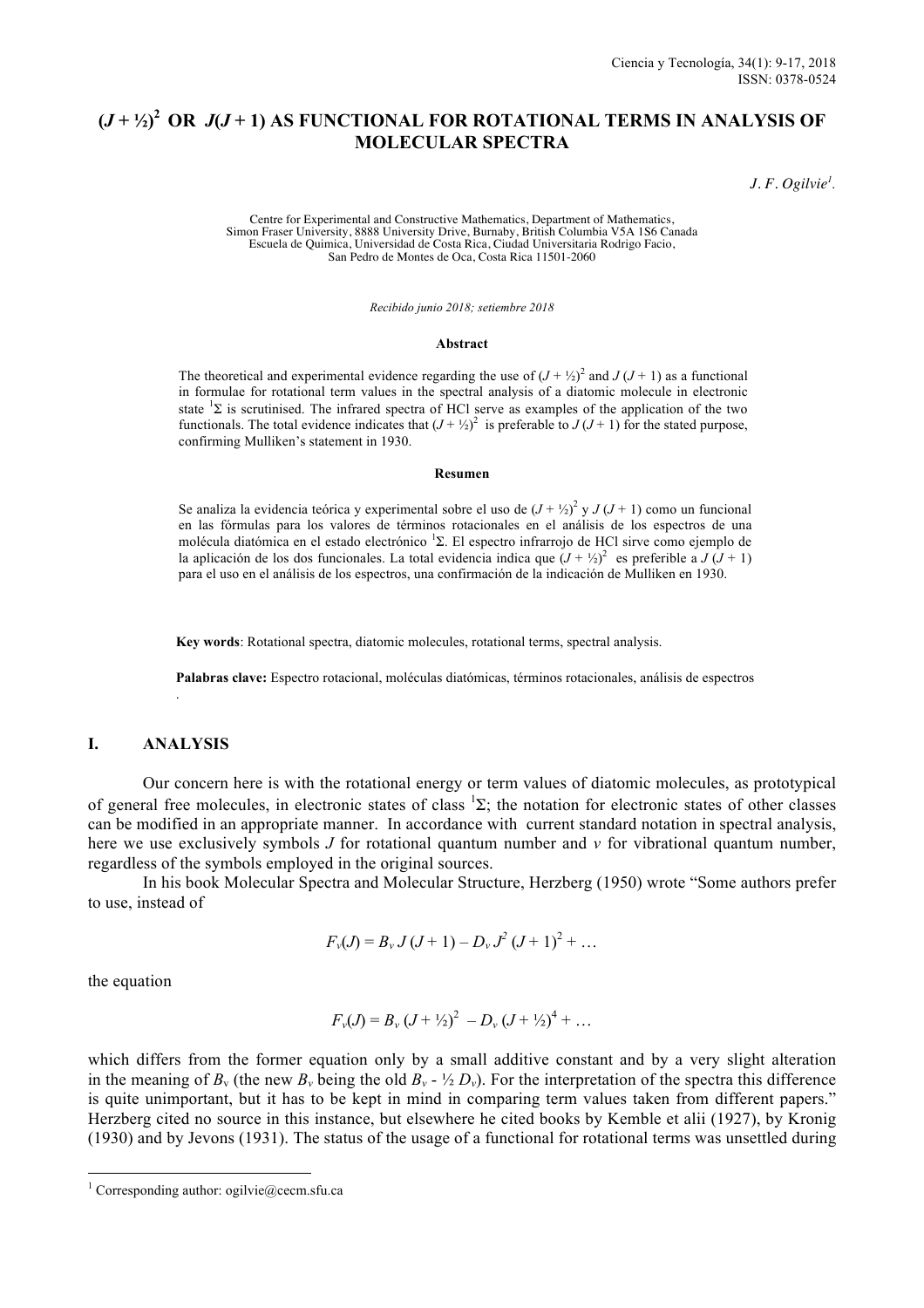#### J.F. OGILVIE

the composition, from 1924 to 1926, of the chapters in the book by Kemble et alii (1927), but the superiority of fitting spectra with  $(J + \frac{1}{2})^2$ , suggested (Brand, 1995, p.176) by Einstein in 1915, seems to have prevailed. Kronig appears to have employed  $J (J + 1)$  in some locations (Kronig, 1930, p. 39) and  $(J + \frac{1}{2})^2$  in others (Kronig, 1930, p.31). Although Jevons (1931, p. 24) mentioned  $(J + \frac{1}{2})$ , he applied  $J (J + 1)$  almost exclusively elsewhere.  $J (J + 1)$  or  $(J + \frac{1}{2})^2$  in those formulae for the rotational term values replaces merely  $J^2$  in the preceding quantum theory (Schwarzschild, 1916). Both the latter books (Jevons, 1931; Kronig, 1931) were published after Mulliken's (1930a, p. 65) report in which he stated "It is probable that  $(J + \frac{1}{2})^2$ should be used rather than  $J(J + 1)$  in [an equation for general term values] and in similar equations, but the difference between the two expressions is negligible for practical purposes, and the form  $J(J + 1)$  gives simpler formulas for the frequencies of band lines"; in a subsequent report Mulliken (1930b, p. 621) actually applied  $(J + \frac{1}{2})^2$  rather than  $J (J + 1)$ , consistent with previous experimental work in which he had proved the necessity of half-integer vibrational quantum numbers (Mulliken, 1924). In practice, the formulae for the wavenumbers of lines in a band are no simpler with  $J (J + 1)$  than with  $(J + \frac{1}{2})^2$  as functional, cf. the appendix; with contemporary methods of fitting spectra any such distinction is of negligible concern.

As an instance in which ½ appears in a formula for rotational terms we recall the report of Colby (1923) on the analysis of the absorption spectrum of HCl in the mid- and near-infrared regions, in which he stated this formula for the energies of rotational states,

$$
W_{\nu J} = W_{\nu 0} + h B_{\nu} (J + \frac{1}{2})^2 - h \beta (J + \frac{1}{2})^4
$$

involving Planck constant *h* and parameters  $B_y$  and  $\beta$  that have frequency units. In the conclusion of this paper (Colby, 1923), the author stated "On the whole one may feel that this is satisfactory evidence of the necessity for introducing half parameter numbers into the formulations of these bands".

There is no question that, for the hydrogen atom, the squared angular momentum should be based on  $l(l+1)$ , as Schroedinger (1926a) obtained, but a diatomic molecule is an entity with properties distinct from those of a hydrogen atom, even if there be a formal correspondence between the Coulomb problem and a quadratic harmonic oscillator in multiple dimensions (Kostelecky et alii, 1985). In the second paper in the series Quantisation as a Problem of Proper Values, Schroedinger (1926b) solved his equation for 1) a 'Planck oscillator' – i.e. a canonical linear harmonic oscillator with a quadratic dependence of the potential energy on the displacement from an equilibrium condition, 2) a rotor with a fixed axis that produced an energy proportional to the square of a quantum number, 3) a rigid rotor with a free axis that produced a rotational energy based on functional  $J(J + 1)$  and 4) a non-rigid rotor as a model of a diatomic molecule that produced again an energy dependent on the same functional. Elsewhere, Schroedinger (1926e) subsequently wrote "It is well known that so-called half-quantum numbers are actually supported by the experimental evidence on most of the simple band spectra, and are probably contradicted by none of them. Mr. Fues … has worked out the band theory of diatomic molecules in detail, taking into account the mutual influence of rotation and oscillation and the fact that the latter is not of the simple harmonic type. The result is in exact agreement with the ordinary treatment except that the quantum numbers become half-integer also in all correction terms." As a basis of his solution of Schroedinger's equation for an oscillator, Fues (1926) applied the potential-energy function of Kratzer (1920), which is expressed in simplified form as

$$
V(R) = h \ c \ \sum_{e} (1 - R_e/R)^2
$$

Therein appear speed *c* of light in vacuo, *R* that would represent the instantaneous internuclear separation of a diatomic molecule, equilibrium internuclear distance  $R_e$  and energy  $h$  *c*  $D_e$  at the

dissociation limit relative to the energy for  $R = R<sub>e</sub>$ . The results of those calculations yielded an expression for vibration-rotational terms that includes  $(J + \frac{1}{2})$  to even powers (Fues, 1926; Kronig, 1931).

The quadratic linear harmonic oscillator that Schroedinger (1926b) treated is a poor model for a real diatomic molecule because, in addition to states of infinite number and thus no limit that would correspond to a molecular dissociation into atomic fragments, rotational parameter  $B<sub>v</sub>$  for a particular vibrational state increases appreciably – at least 3 per cent – with each increment of vibrational quantum number  $v$ , contrary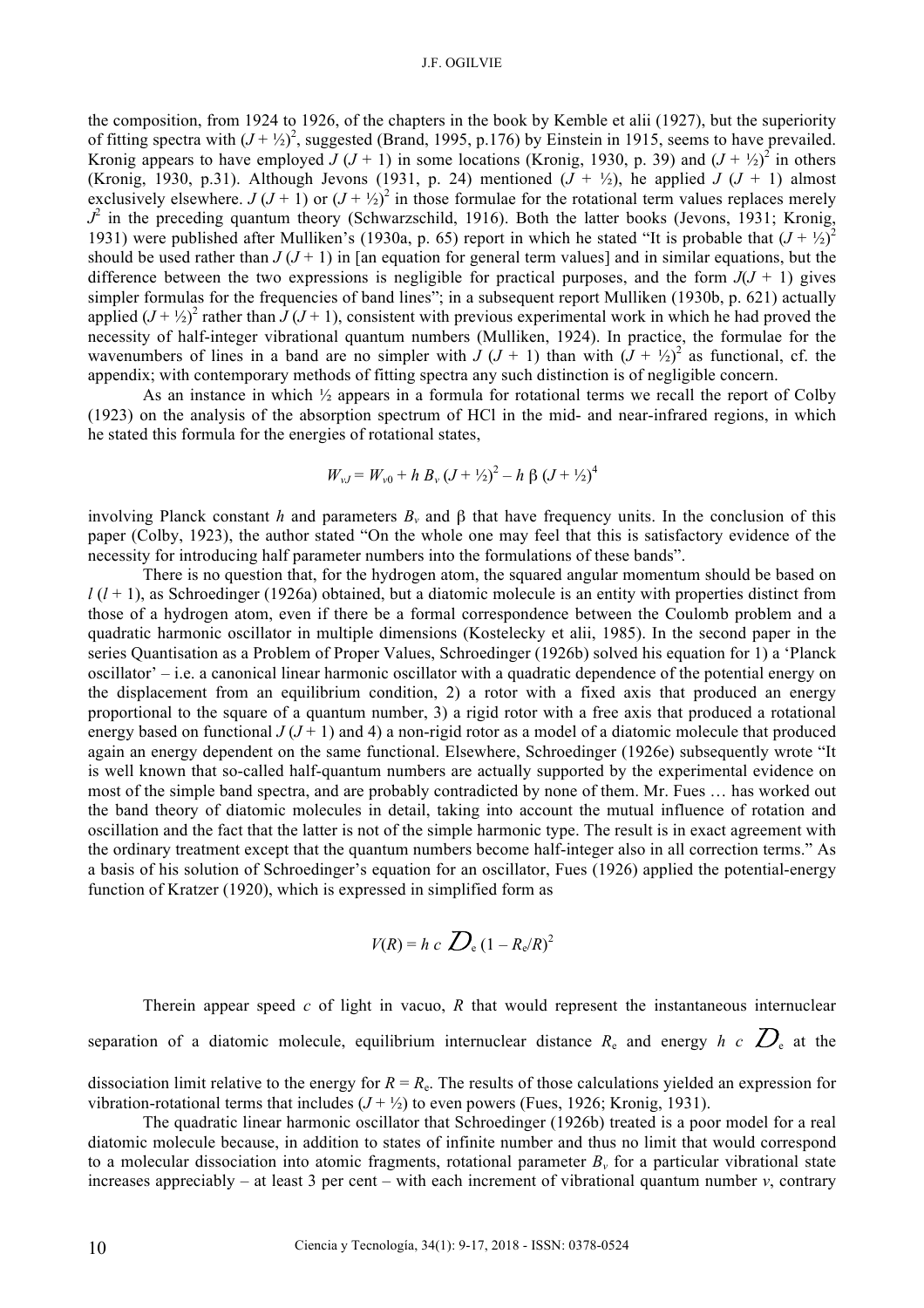to the decrease that is found for any real diatomic molecule; for instance, for HCl the decrease is at least 3 per cent. A superior model function is the oscillator of Davidson (1932), of which the potential energy has this form in terms of spectral parameters  $\omega_e$  and  $B_e$ .

$$
V(R) = \omega_e^2 (R/R_e - R_e/R)^2 / 16 B_e
$$

Although this function still has equal intervals between states of adjacent energy such that it qualifies directly as an harmonic oscillator, and has hence states of infinite number, its rotational parameters are constant, independent of  $v - i.e.$  this harmonic oscillator is effectively also a rigid rotor. The most notable property of this oscillator is that it automatically generates a contribution  $\frac{1}{4} B_e$  to the energy of each state characterised with vibrational quantum number *v*. Another property of significant interest is that matrix elements of *R*, to the square of which the intensities of vibrational transitions are proportional, are finite for  $\Delta v > 1$ ; the magnitudes of those matrix elements for transitions from  $v = 0$  are comparable with those of HCl for its overtone bands. Davidson's (1932) oscillator is clearly a model preferable to that of the quadratic oscillator for practical purposes.

The ultimate treatment of a rotating oscillator to serve as a quantitative model of a diatomic molecule is due to Dunham (1932b) who applied a general polynomial function for vibrational potential energy involving coefficients  $a_i$  with reduced displacement variable  $x = (R - R_e)/R_e$ .

$$
V(x) = a_0 x^2 (1 + \sum_{j=1} a_j x^j)
$$

Dunham (1932b) expressed the vibration-rotational terms, which he obtained with a JBKW method (Dunham, 1932a) but which are equally well and more conveniently derived with hypervirial perturbation theory (Fernandez and Ogilvie, 1990), as double sums over  $(v + \frac{1}{2})$  and  $J(J + 1)$ , the latter being an assumed functional form not explicitly justified:

$$
E_{\nu,J} = \sum_{k=0} \sum_{l=0} Y_{k,l} (v + \frac{1}{2})^k [J(J+1)]^l
$$

Coefficient  $Y_{0,0}$ , which, with  $\frac{1}{2} Y_{1,0}$ , is obviously a contribution to the residual (or 'zero-point') energy, has, apart from contributions beyond least order, exactly the following form as expressed (Dunham, 1932b) in terms of coefficients  $a_1$  and  $a_2$  in the above function for potential energy,

$$
Y_{0,0} = B_{\rm e} \left( -7 a_1^2 / 32 + 3 a_2 / 8 \right)
$$

but is expressible alternatively (Bunker, 1968) in terms of traditional spectral parameters as

$$
Y_{0,0} \approx \frac{1}{4} B_e + \alpha_e \omega_e / 12 B_e + \alpha_e^2 \omega_e^2 / 144 B_e^3 - \frac{1}{4} \omega_e x_e
$$

The first term of this formula is hence precisely the difference between the leading terms in the two formulae for rotational terms quoted from Herzberg's (1950) book above; if that quantity  $\frac{1}{4}$   $B_e$  be transferred from  $Y_{0,0}$  to  $Y_{0,1}$  so that the double sum contains  $(J + \frac{1}{2})^2$  instead of  $J(J + 1)$ , the three remaining quantities in  $Y_{0,0}$  tend to cancel one another (Ogilvie, 1987). After such a transfer to modify the nature of Dunham's double sum, the nature of  $Y_{0,1}$  would alter slightly (Herzberg, 1950), and the numerical values of other fitted coefficients  $Y_{k,l}$  with  $l > 0$  would also be only slightly altered, but not their physical significance; the modified definition of coefficient  $Y_{0,0}$  to second order would become

$$
Y_{0,0} = B_{\rm e} \left( -7 a_1^2 / 32 + 3 a_2 / 8 - \frac{1}{4} \right)
$$

From an experimental point of view, for any spectra involving changes of rotational quantum number *J* between combining states, the presence or absence of  $\frac{1}{4}$   $B_e$  in the functional is immaterial because this quantity cancels in the difference between the rotational terms of those states. Although one might derive directly  $J(J + 1)$  from such an empirical analysis of rotational spectra (Monagan and Ogilvie, 1987), in fact  $J^2 + J + n$  is compatible with such an analysis, with *n* taking an arbitrary numerical value; the only two values of *n* worth considering are 0 and  $\frac{1}{4}$ . One might attempt to measure some transition of isotopically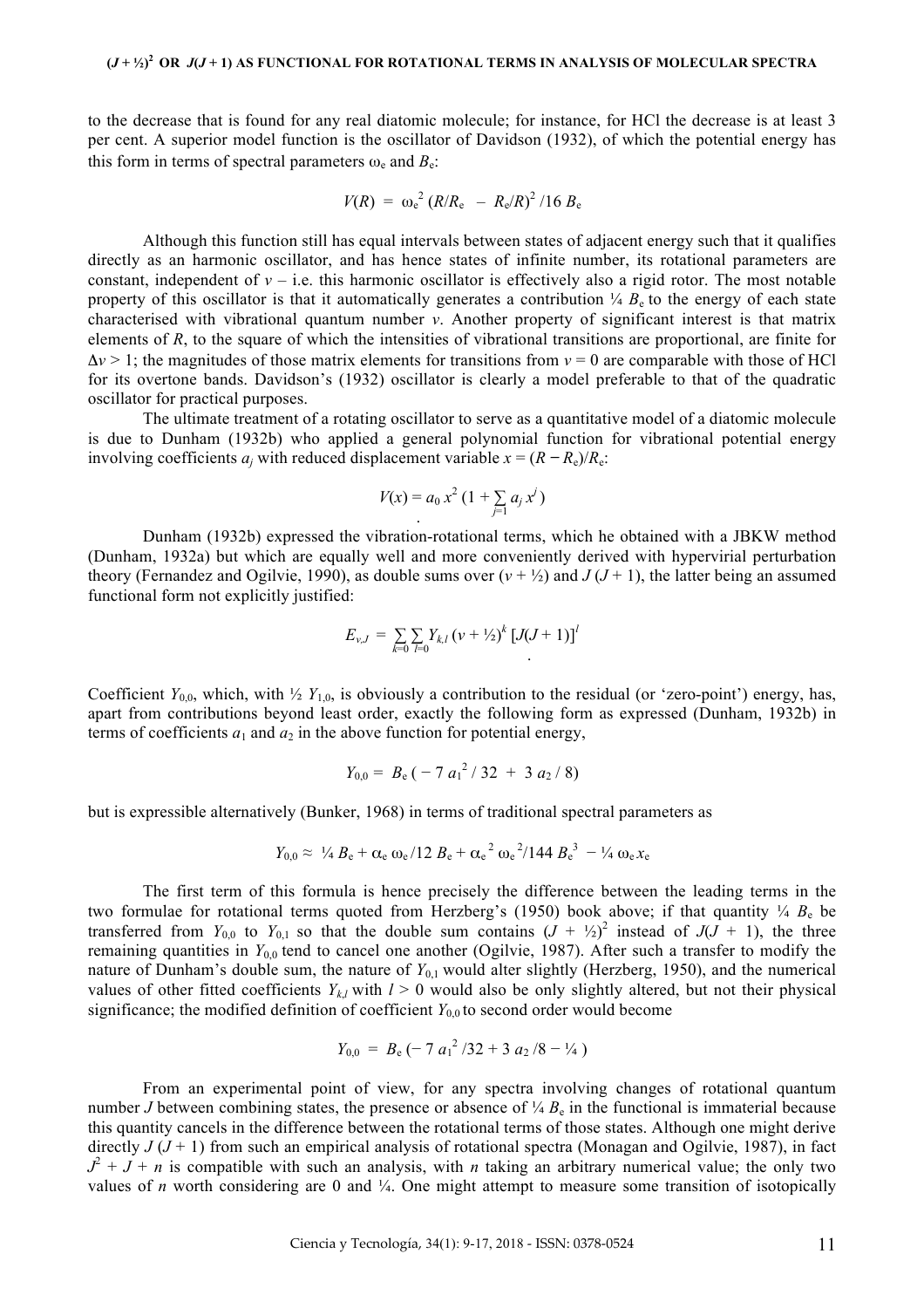related molecules to a state involving no rotational angular momentum. The threshold energies, expressed as spectral terms, to dissociate, for instance, HCl and DCl, into their atomic fragments have been accurately measured (Martin and Hepburn, 1998; Hu et alii, 2003) as follows.

$$
{}^{1}H^{35}Cl \ X \ {}^{1}\Sigma^{+}, \nu = J = 0 \rightarrow {}^{1}H {}^{2}S_{\frac{1}{2}} + {}^{35}Cl {}^{2}P_{3/2}, \quad E = (35748.2 \pm 0.8) \text{ cm}^{-1},
$$
  

$$
{}^{2}H^{35}Cl \ X \ {}^{1}\Sigma^{+}, \nu = J = 0 \rightarrow {}^{2}H {}^{2}S_{\frac{1}{2}} + {}^{35}Cl {}^{2}P_{3/2}, \quad E = (36161.3 \pm 0.9) \text{ cm}^{-1},
$$

The difference, (413.1  $\pm$  1.2) cm<sup>-1</sup>, between these two values is expected to correspond to the difference of the total residual energies, which would hence consist of both vibrational and rotational contributions if the latter exist (Ogilvie, 2014). The sum with evaluated Dunham coefficients (Uehara et alii, 2004) involving only the vibrational terms,

$$
G(v) = \sum_{k=0}^{5} Y_{k,0} (v + \frac{1}{2})^k
$$

for  $v = 0$  yields (1483.88 ± 0.1) cm<sup>-1</sup> for <sup>1</sup>H<sup>35</sup>Cl and (1066.61 ± 0.1) cm<sup>-1</sup> for <sup>2</sup>H<sup>35</sup>Cl. Their difference, (417.3) *±* 0.1) cm<sup>−</sup><sup>1</sup> , is outside (3.5 σ) the experimental uncertainty of the difference of the measured terms for dissociation into neutral atoms, and likewise outside the uncertainty of the difference,  $(442.9 \pm 0.9)$  cm<sup>-1</sup>, of the measured terms for dissociation into ions with account taken of the difference, (29.8 *±*0.1) cm<sup>−</sup><sup>1</sup> , between the ionisation terms for  ${}^{1}H$  and  ${}^{2}H$  (Ogilvie, 2014; Uehara et alii, 2004).

1 H35Cl X 1 Σ <sup>+</sup> , *v* = *J* = 0 *→* <sup>1</sup> H<sup>+</sup> <sup>1</sup> S0 + 35Cl<sup>−</sup> <sup>1</sup> S0 , *E* = (116288.7 *±* 0.6) cm<sup>−</sup><sup>1</sup> , 2 H35Cl X 1 Σ <sup>+</sup> , *v* = *J* = 0 *→* <sup>2</sup> H<sup>+</sup> <sup>1</sup> S0 + 35Cl<sup>−</sup> <sup>1</sup> S0 , *E* = (116731.6 *±* 0.7) cm<sup>−</sup><sup>1</sup> ,

From these ionisation terms, the preceding dissociation terms were derived (Martin and Hepburn, 1998; Hu et alii, 2003). There is hence no satisfactory quantitative agreement, within the experimental uncertainties, between the calculated residual energies and the difference between the measured dissociation energies; this result is independent of whether quantity  $\frac{1}{4}$  *B*e be included either within  $Y_{0,0}$  or taken into account with functional  $(J + \frac{1}{2})^2$ . Other and similar comparisons (Hu et alii, 2003) are likewise inconclusive. At this time there seems to exist no definitive experimental test of the existence of such a residual rotational energy in a distinguishable form.

Another aspect of a consideration of rotational and vibrational terms is their combined treatment according to fractional calculus (Hermann, 2013, 2014) to overcome the traditional distinction between vibrational and rotational degrees of freedom. For this purpose the vibrational,  $(v + \frac{1}{2})$ , and rotational,  $(J + \frac{1}{2})$  $\binom{1}{2}^2$ , functionals must have the forms as explicitly specified. Fractional parameter  $\alpha$  as  $(n + \frac{1}{2})^{\alpha}$  with  $n = \nu$  or *J* allows for a smooth transition between the two limiting cases,  $\alpha = 1$  and  $\alpha = 2$ . An application, to only third order in anharmonic corrections and centrifugal stretching, of this approach to the absorption spectrum of gaseous HCl in the mid-infrared region yielded a calculated spectrum (Hermann, 2013) of which both the wavenumbers and the intensities of the lines approximate the experimental spectrum moderately accurately.

In summary, the bulk of the available theoretical evidence indicates that, as a functional in the formula for rotational term values,  $(J + \frac{1}{2})^2$  is preferable to  $J(J + 1)$ ; there appears to be no experimental evidence to the contrary. Mulliken (1930a,b) recognised correctly that  $(J + \frac{1}{2})^2$  should be used rather than *J*  $(J+1)$  in the formula for rotational term values, but he erred in proceeding to endorse the latter for use in the analysis of molecular spectra involving rotational contributions to the transitions. Future spectral analyses should hence be undertaken with the correct functional,  $(J + \frac{1}{2})^2$ , but any use of either functional in an application must be stated explicitly.

## **II. REFERENCES**

Brand, J. C. B. (1995) *Lines of Light*, Taylor and Francis, London UK

- Bunker, P. R. (1968) The electronic isotope shift in diatomic molecules and the partial breakdown of the Born-Oppenheimer approximation, *Journal of Molecular Spectroscopy*, *28*, 422 - 443
- Colby, W. F. (1923) Note on the formulation of absorption bands in the near infrared, *Astrophysical Journal*, *58*, 303 - 306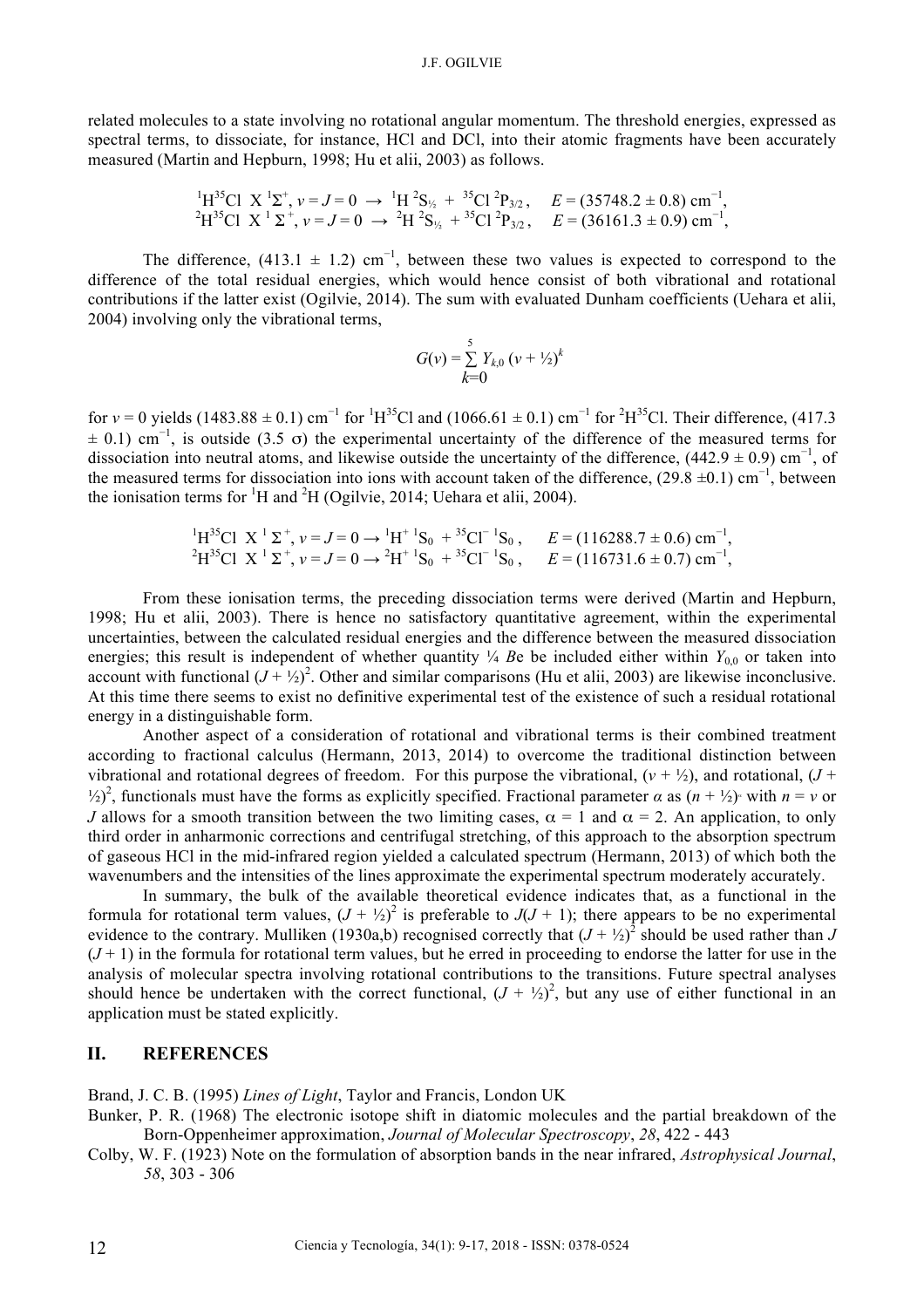- Davidson, P. M. (1932) Proper functions for calculating electronic vibrational intensities, *Proceedings of the Royal Society, London*, A*135*, 459 - 472
- Dunham, J. L. (1932a) The Brillouin Kramers Wentzel method of solving the wave equation, *Physical Review*, *41*, 713 - 720
- Dunham, J. L. (1932b) The energy levels of a rotating vibrator, *Physical Review*, *41*, 721 731
- Fernandez, F. M., Ogilvie, J. F. (1990) The application of hypervirial perturbation theory to the vibrationrotational spectroscopy of diatomic molecules, *Physical Review*, A*42*, 4001 - 4007
- Fues, E. (1926) The vibrational spectrum of a diatomic molecule in wave mechanics, *Annalen der Physik*, *80* (12), 367 - 396
- Hermann, R. (2013) Infrared spectroscopy of diatomic molecules -- a fractional calculus approach, *International Journal of Modern Physics*, B*27* (6), 1350019-1-17, DOI: 10.1142/ S0217979213500197
- Hermann, R. (2014) *Fractional Calculus*, edition 2, World Scientific, Singapore
- Herzberg, G. (1950) *Molecular Spectra and Molecular Structure I. Spectra of Diatomic Molecules*, edition 2, van Nostrand, Princeton, NJ USA
- Hu, Q. J., Melville, T. C., Hepburn, J. W. (2003) Threshold ion-pair production spectra of HCl and DCl: Born-Oppenheimer breakdown in HCl and HCl<sup>+</sup> and dynamics of photoion-pair formation, *Journal of Chemical Physics*, *119* (17), 8938 - 8945
- Jevons, W. (1931) *Report on Band Spectra of Diatomic Molecules*, Physical Society, London UK
- Kemble, E. C., Birge, R. T., Colby, W. F., Loomis, F. W., Page, L. (1927) *Molecular Spectra in Gases*, Bulletin 57, National Research Council, Washington DC USA
- Kostelecky, V. A., Nieto, M. M., Truax, D. R. (1985) Supersymmetry and the relation between the Coulomb and oscillator problems in arbitrary dimensions, *Physical Review*, *D32* (10), 627 - 2633
- Kratzer, A. (1920) Infrared rotational spectra of the hydrogen halides, *Zeitschrift fuer Physik*, *3*, 289 307
- Kronig, R. de L. (1930) *Band Spectra and Molecular Structure*, Cambridge University Press, London UK
- Martin, J. D., Hepburn, J. W. (1998) Determination of bond dissociation energies by threshold ion-pair production spectra, an improved *D*0(HCl), *Journal of Chemical Physics*, *109* (19), 8139 - 8142
- Monagan, M. B., Ogilvie, J. F. (1997) Symbolic computation in molecular spectroscopy, *MapleTech*, *4*, 100 - 108
- Mulliken, R. S. (1924) The band spectrum of boron monoxide, *Nature*, *114*, 349 351
- Mulliken, R. S. (1930a) The interpretation of band spectra, parts I, IIa, IIb, *Reviews of Modern Physics*, *2*, 60  $-115, 506 - 508$
- Mulliken, R. S. (1930b) Report on notation for spectra of diatomic molecules, *Physical Review*, *36* (4), 611 629
- Ogilvie, J. F. (1987) The representation of the vibration-rotational energies of diatomic molecules, *Spectroscopy Letters*, *20* (9), 725 - 734
- Ogilvie, J. F. (2014) The first quantum theory of molecules, *Resonance*, *19* (9), 834 839
- Schroedinger, E. (1926a) Quantisation as a problem of proper values, part I, *Annalen der Physik*, 79, 361 372, 1926, translated into English in *Collected Papers on Wave Mechanics, together with four lectures on wave mechanics*, third edition augmented (2010), AMS Chelsea, Providence, RI USA
- Schroedinger, E. (1926b) Quantisation as a problem of proper values, part II, *Annalen der Physik*, 79, 489 527, translated into English in *Collected Papers on Wave Mechanics, together with four lectures on wave mechanics*, third edition augmented (2010), AMS Chelsea, Providence, RI USA
- Schroedinger, E. (1926c) An undulatory theory of the mechanics of atoms and molecules, *Physical Review*, *28* (6), 1049 - 1070
- Schwarzschild, K. (1916) On the quantum hypothesis, *Sitzungberichte der Koeniglich Preussichen Akademie der Wissenschaften der Berlin*, 548 - 568
- Uehara, H., Horiai, K., Akiyama, K. (2004) Analysis of vibration-rotational spectra with optimal fitting parameters for Born-Oppenheimer corrections to Dunham's *Ykl*: an application to spectral data of HCl, *Bulletin of the Chemical Society of Japan*, *77* (10), 1821 – 1827

## **APPENDIX**

We present here several formulae, not published elsewhere, that are directly useful in an analysis of pure-rotational and vibration-rotational spectra, in both absorption or emission and Raman scattering, in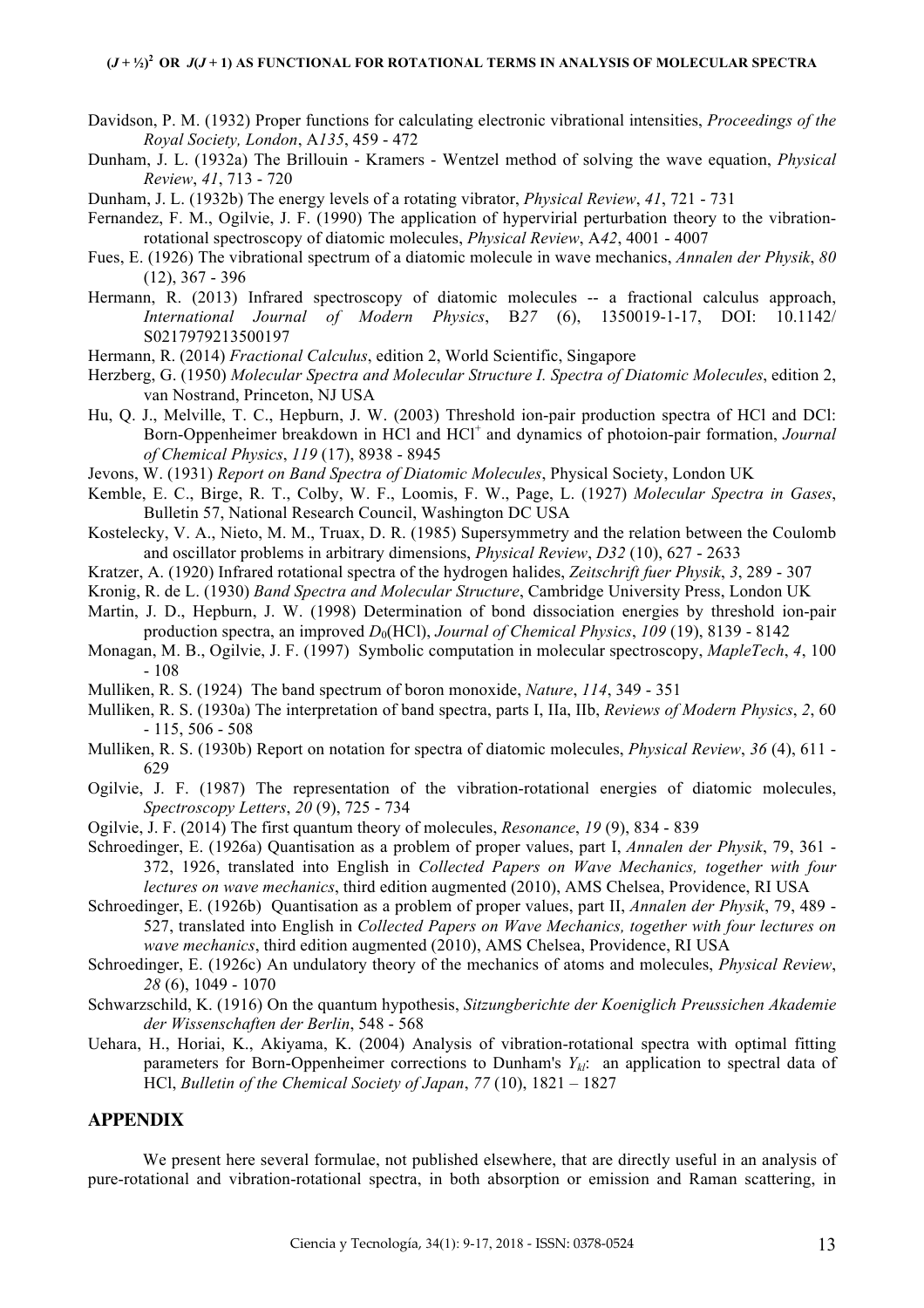terms of  $(J + \frac{1}{2})$  to various powers for the rotational terms. Explicitly, for the pure rotational spectrum we express these terms, implicitly in wavenumber unit, as

$$
F(J) = B (J + \frac{1}{2})^2 - D (J + \frac{1}{2})^4 + H (J + \frac{1}{2})^6 + L (J + \frac{1}{2})^8
$$

involving conventional parameters  $B$ ,  $D$ ,  $H$  and  $L$ , and retaining contributions up to  $J^8$ . Accordingly, for lines in a pure-rotational spectrum in absorption or emission within one vibrational state with selection rule Δ*J* = +1, implying branch R, the wavenumbers of the lines conform to this formula.

$$
R(J) = \left(2B - D + \frac{3H}{8} + \frac{L}{8}\right)(J+1) + \left(-4D + 5H + \frac{7L}{2}\right)(J+1)^3
$$
  
+  $(6H + 14L)(J+1)^5 + 8L(J+1)^7$ 

For purposes of linear regression to evaluate spectral coefficients *B*, *D*,..., each with its associated standard deviation, this form is practical.

$$
R(J) = (2 J + 2) B + (-J - 1 - 4 (J + 1)^{3}) D + \left(\frac{3 J}{8} + \frac{3}{8} + 5 (J + 1)^{3} + 6 (J + 1)^{5}\right) H
$$
  
+  $\left(\frac{J}{8} + \frac{1}{8} + \frac{7 (J + 1)^{3}}{2} + 14 (J + 1)^{5} + 8 (J + 1)^{7}\right) L$ 

For lines in the pure-rotational spectrum within one vibratioinal state recorded as Raman scattering according to selection rule  $\Delta J = +2$ , implying branch S, the wavenumbers of the lines conform to this formula. 3

$$
S(J) = (4 B - 8 D + 12 H + 16 L) \left( J + \frac{3}{2} \right) + (-8 D + 40 H + 112 L) \left( J + \frac{3}{2} \right)
$$
  
+ 
$$
(12 H + 112 L) \left( J + \frac{3}{2} \right)^5 + 16 L \left( J + \frac{3}{2} \right)^7
$$

For the same purpose of separate evaluation of each spectral coefficient, the following formula is applicable.

$$
S(J) = (4 J + 6) B + \left(-8 J - 12 - 8 \left(J + \frac{3}{2}\right)^3\right) D
$$
  
+  $\left(12 J + 18 + 40 \left(J + \frac{3}{2}\right)^3 + 12 \left(J + \frac{3}{2}\right)^5\right) H$   
+  $\left(16 J + 24 + 112 \left(J + \frac{3}{2}\right)^3 + 112 \left(J + \frac{3}{2}\right)^5 + 16 \left(J + \frac{3}{2}\right)^7\right) L$ 

For vibration-rotational spectra that involve transitions between rotational terms belonging to two vibrational states, state 2 having a vibrational term greater than state 1 by  $v_0$ , the formula for the rotational terms within each state is the same as above, but we must distinguish the spectral coefficients of each state. For electronic state of class  ${}^{1}\Sigma$  there occur two branches of a band that comprises the absorption or emission spectrum, branch R with  $\Delta J = +1$ ,

$$
R(J) = v_0 + F(J+1, B_2, D_2, H_2, L_2) - F(J, B_1, D_1, H_1, L_1)
$$

and branch P with  $\Delta J = -1$ ,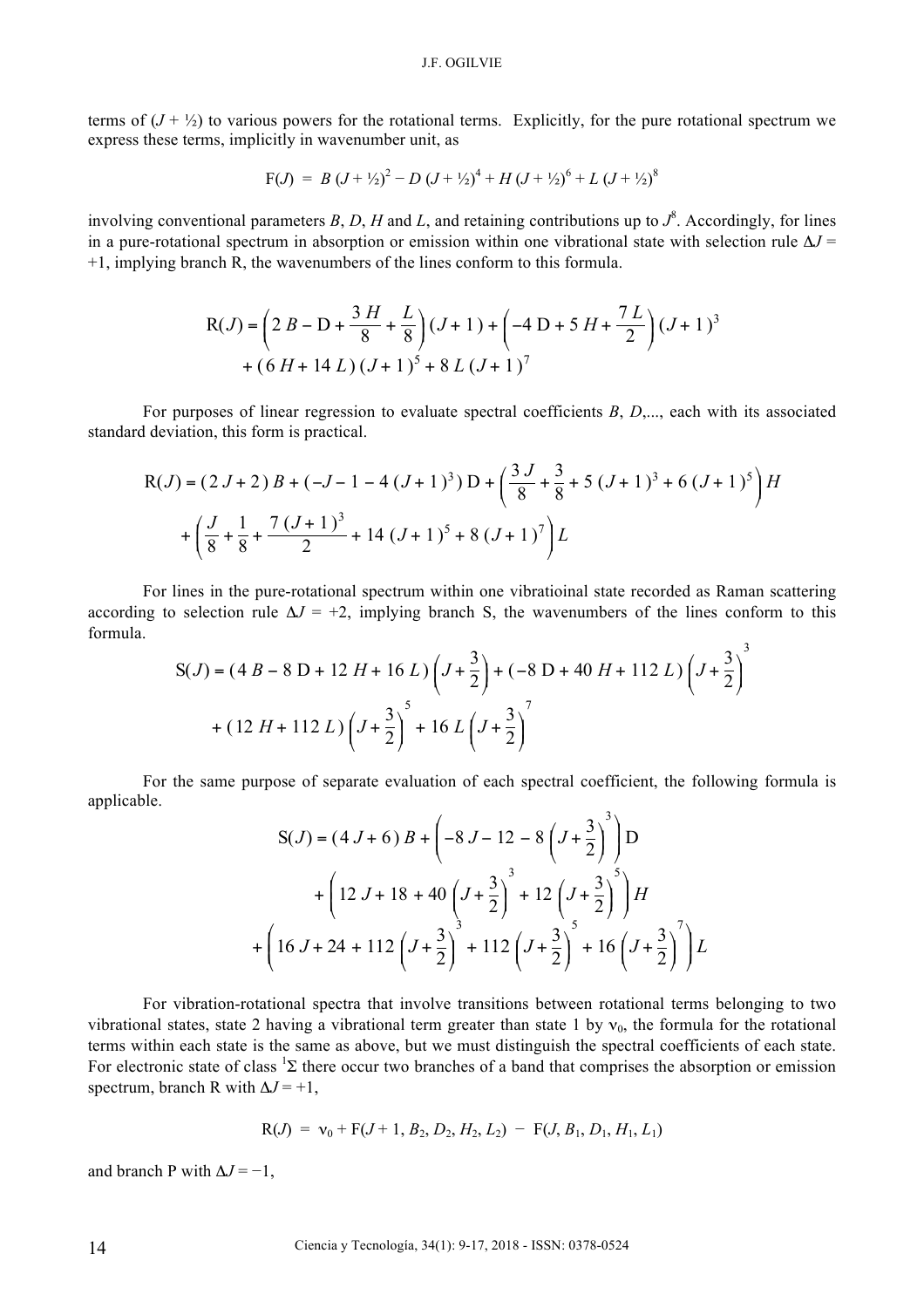$$
P(J) = v_0 + F(J-1, B_2, D_2, H_2, L_2) - F(J, B_1, D_1, H_1, L_1)
$$

An elegant method of evaluating separately the spectral coefficients of each vibrational state involves the use of combination differences. This combination,

$$
R(J) - P(J) = (4 B_2 - 8 D_2 + 12 H_2 + 16 L_2) \left(J + \frac{1}{2}\right)
$$
  
+  $(-8 D_2 + 40 H_2 + 112 L_2) \left(J + \frac{1}{2}\right)^3 + (12 H_2 + 112 L_2) \left(J + \frac{1}{2}\right)^5 + 16 L_2 \left(J + \frac{1}{2}\right)^7$ 

yields the parameters of state 2, whereas this combination,

$$
R(J-1) - P(J+1) = (4 B_1 - 8 D_1 + 12 H_1 + 16 L_1) (J + \frac{1}{2})
$$
  
+  $(-8 D_1 + 40 H_1 + 112 L_1) (J + \frac{1}{2})^3 + (12 H_1 + 112 L_1) (J + \frac{1}{2})^5 + 16 L_1 (J + \frac{1}{2})^7$ 

yields the parameters of state 1. For the purpose of linear regression that yields directly the values and standard deviations of the separate spectral parameters, these two formulae are applicable.

$$
R(J) - P(J) = (4 J + 2) B_2 + \left(-8 J - 4 - 8 \left(J + \frac{1}{2}\right)^3\right) D_2
$$
  
+ 
$$
\left(12 J + 6 + 40 \left(J + \frac{1}{2}\right)^3 + 12 \left(J + \frac{1}{2}\right)^5\right) H_2
$$
  
+ 
$$
\left(16 J + 8 + 112 \left(J + \frac{1}{2}\right)^3 + 112 \left(J + \frac{1}{2}\right)^5 + 16 \left(J + \frac{1}{2}\right)^7\right) L_2
$$
  

$$
R(J - 1) - P(J + 1) = (4 J + 2) B_1 + \left(-8 J - 4 - 8 \left(J + \frac{1}{2}\right)^3\right) D_1
$$
  
+ 
$$
\left(12 J + 6 + 40 \left(J + \frac{1}{2}\right)^3 + 12 \left(J + \frac{1}{2}\right)^5\right) H_1
$$
  
+ 
$$
\left(16 J + 8 + 112 \left(J + \frac{1}{2}\right)^3 + 112 \left(J + \frac{1}{2}\right)^5 + 16 \left(J + \frac{1}{2}\right)^7\right) L_1
$$

The following combination sum enables the evaluation of vibrational term difference  $v_0$ corresponding to the band origin, after the values of the pertinent rotational parameters have been evaluated with the above formulae.

$$
R(J-1) + P(J) = \left(2v_0 + \frac{1}{2}B_2 - \frac{1}{8}D_2 + \frac{1}{32}H_2 + \frac{1}{128}L_2 - \frac{1}{2}B_1 + \frac{1}{8}D_1 - \frac{1}{32}H_1 - \frac{1}{128}L_1\right)
$$
  
+  $\left(2B_2 - 3D_2 + \frac{15}{8}H_2 + \frac{7}{8}L_2 - 2B_1 + 3D_1 - \frac{15}{8}H_1 - \frac{7}{8}L_1\right)J^2 +$   
 $\left(-2D_2 + \frac{15}{2}H_2 + \frac{35}{4}L_2 + 2D_1 - \frac{15}{2}H_1 - \frac{35}{4}L_1\right)J^4 + (2H_2 + 14L_2 - 2H_1 - 14L_1)$   
 $J^6 + (2L_2 - 2L_1)J^8$ 

In a vibration-rotational band recorded as Raman scattering, there occur two branches S, for  $\Delta J = +2$ , and O,  $\Delta J = -2$ , on one or other side of central branch Q, for  $\Delta J = 0$ .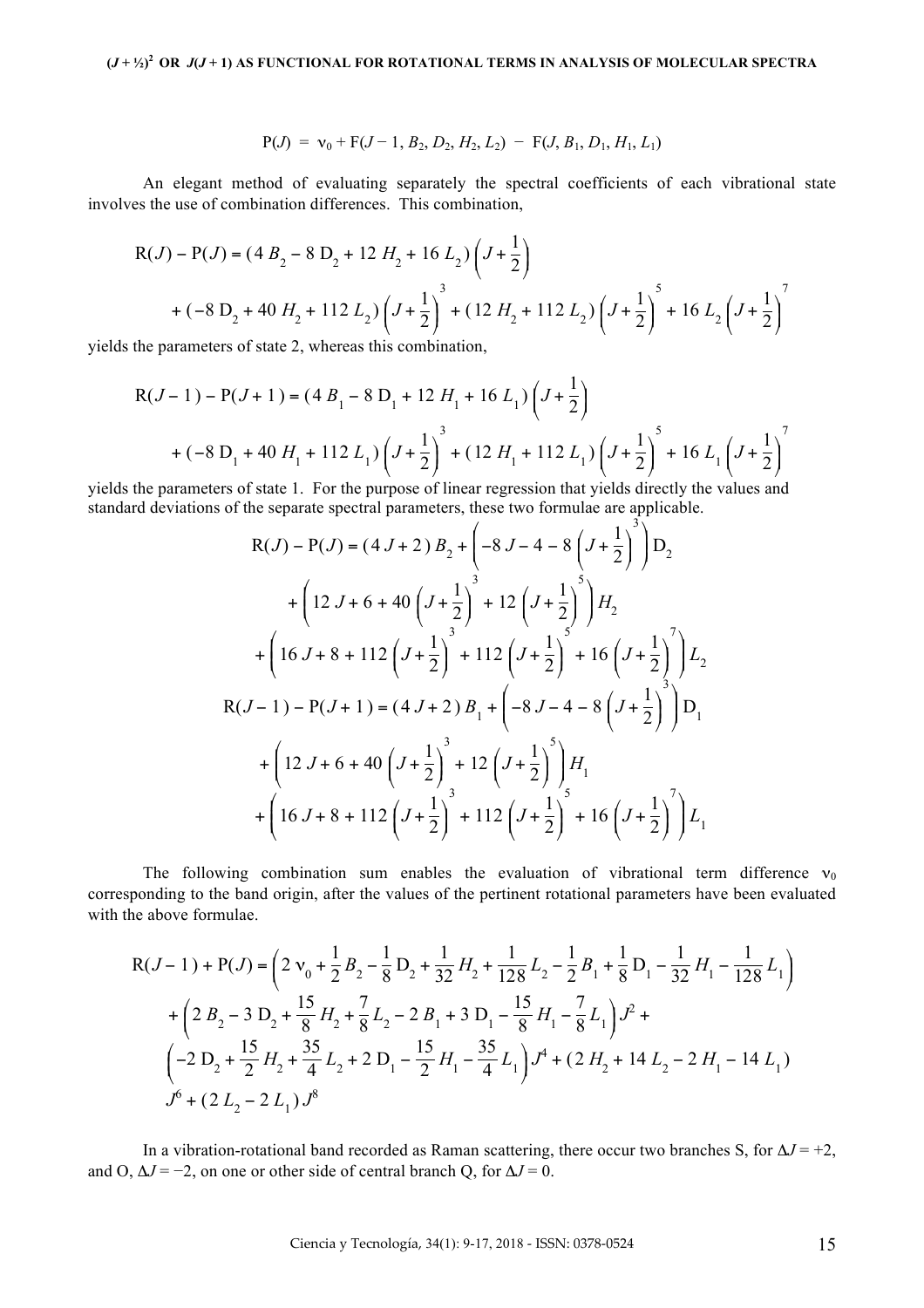$$
S(J) = v_0 + F(J + 2, B_2, D_2, H_2, L_2) - F(J, B_1, D_1, H_1, L_1)
$$
  

$$
O(J) = v_0 + F(J - 2, B_2, D_2, H_2, L_2) - F(J, B_1, D_1, H_1, L_1)
$$

The combination differences appropriate to the separate evaluation of the rotational parameters of each vibrational state conform to these formulae.

$$
S(J) - O(J) = (8 B_2 - 64 D_2 + 384 H_2 + 2048 L_2) \left( J + \frac{1}{2} \right)
$$
  
+  $(-16 D_2 + 320 H_2 + 3584 L_2) \left( J + \frac{1}{2} \right)^3 + (24 H_2 + 896 L_2) \left( J + \frac{1}{2} \right)^5$   

$$
S(J - 2) - O(J + 2) = (8 B_1 - 64 D_1 + 384 H_1 + 2048 L_1) \left( J + \frac{1}{2} \right)
$$
  
+  $(-16 D_1 + 320 H_1 + 3584 L_1) \left( J + \frac{1}{2} \right)^3 + (24 H_1 + 896 L_1) \left( J + \frac{1}{2} \right)^5$   
+  $32 L_1 \left( J + \frac{1}{2} \right)^7$ 

The corresponding formulae to evaluate the rotational parameters pertaining to the separate vibrational states follow.

$$
S(J) - O(J) = (8 J + 4) B_{2} + \left(-64 J - 32 - 16 \left(J + \frac{1}{2}\right)^{3}\right) D_{2}
$$
  
+ 
$$
\left(384 J + 192 + 320 \left(J + \frac{1}{2}\right)^{3} + 24 \left(J + \frac{1}{2}\right)^{5}\right) H_{2}
$$
  
+ 
$$
\left(2048 J + 1024 + 3584 \left(J + \frac{1}{2}\right)^{3} + 896 \left(J + \frac{1}{2}\right)^{5} + 32 \left(J + \frac{1}{2}\right)^{7}\right) L_{2}
$$
  

$$
S(J - 2) - O(J + 2) = (8 J + 4) B_{1} + \left(-64 J - 32 - 16 \left(J + \frac{1}{2}\right)^{3}\right) D_{1}
$$
  
+ 
$$
\left(384 J + 192 + 320 \left(J + \frac{1}{2}\right)^{3} + 24 \left(J + \frac{1}{2}\right)^{5}\right) H_{1}
$$
  
+ 
$$
\left(2048 J + 1024 + 3584 \left(J + \frac{1}{2}\right)^{3} + 896 \left(J + \frac{1}{2}\right)^{7} + 32 \left(J + \frac{1}{2}\right)^{7}\right) L_{1}
$$

After the evaluation of the separate rotational parameters, the combination sum to evaluate the band origin,  $v_0$ , has this formula.

$$
S(J+2) + O(J) =
$$
\n
$$
(2v_0 + 18B_2 - 162D_2 + 1458H_2 + 13122L_2 - 2B_1 + 2D_1 - 2H_1 - 2L_1) +
$$
\n
$$
(2B_2 - 108D_2 + 2430H_2 + 40824L_2 - 2B_1 + 12D_1 - 30H_1 - 56L_1)\left(J + \frac{3}{2}\right)^2 +
$$
\n
$$
(-2D_2 + 270H_2 + 11340L_2 + 2D_1 - 30H_1 - 140L_1)\left(J + \frac{3}{2}\right)^4 +
$$
\n
$$
(2H_2 + 504L_2 - 2H_1 - 56L_1)\left(J + \frac{3}{2}\right)^6 + (2L_2 - 2L_1)\left(J + \frac{3}{2}\right)^8
$$